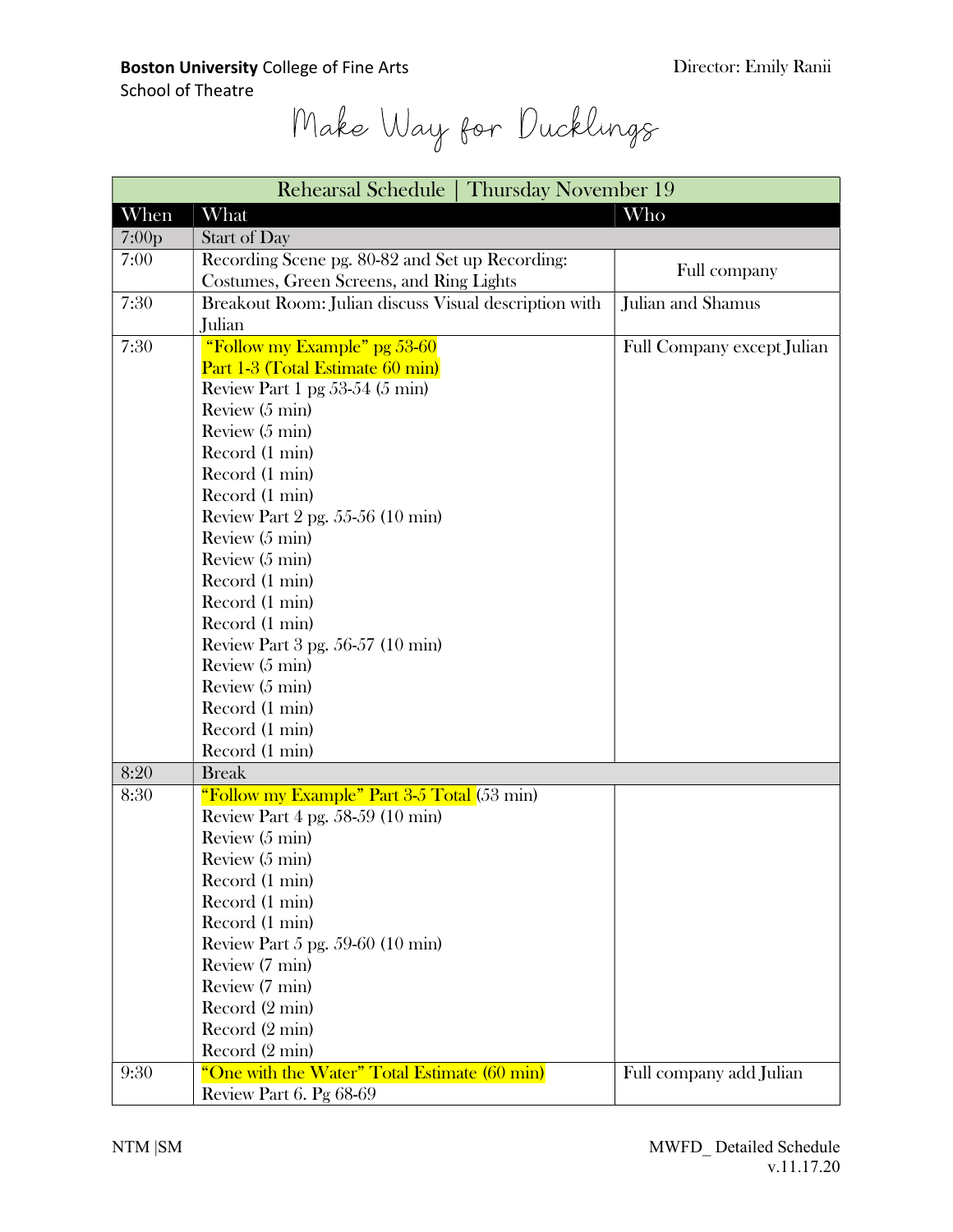Make Way for Ducklings

|                    | Review (7 min)                                 |
|--------------------|------------------------------------------------|
|                    | Review (7 min)                                 |
|                    | Record $(2 \text{ min})$                       |
|                    | Record $(2 \text{ min})$                       |
|                    | Record $(2 \text{ min})$                       |
|                    | *In case more time complete One with the Water |
| 10:00 <sub>p</sub> | End of Day                                     |

| <b>Friday November 20</b><br>Rehearsal Schedule |                                                 |                     |
|-------------------------------------------------|-------------------------------------------------|---------------------|
| When                                            | What                                            | Who                 |
| 7:00p                                           | <b>Start of Day</b>                             |                     |
| 7:00                                            | Set up: Costumes, props, green screen, and ring |                     |
|                                                 | <b>lights</b>                                   |                     |
| 7:15                                            | <b>Finish "One with the Water"</b>              |                     |
|                                                 | Total Estimate (73 min)                         |                     |
|                                                 | Review Part 1 pg. 65-66 (Captain Mike) (10 min) |                     |
|                                                 | Review (5 Min)                                  |                     |
|                                                 | Review $(5 \text{ min})$                        |                     |
|                                                 | Review $(5 \text{ min})$                        |                     |
|                                                 | Record (1 min)                                  |                     |
|                                                 | Record (1 min)                                  |                     |
|                                                 | Record (1 min)                                  |                     |
|                                                 | Review Part 2 pg. 66 (Sailboat)                 |                     |
|                                                 | Review (5 min)                                  |                     |
|                                                 | Review (5 min)                                  |                     |
|                                                 | Record (1 min)                                  |                     |
|                                                 | Record (1 min)                                  | <b>Full Company</b> |
|                                                 | Record (1 min)                                  |                     |
|                                                 | Review Part 3 pg. 67 (Motorboat) (5 min)        |                     |
|                                                 | Review $(5 \text{ min})$                        |                     |
|                                                 | Review $(5 \text{ min})$                        |                     |
|                                                 | Record (1 min)                                  |                     |
|                                                 | Record (1 min)                                  |                     |
|                                                 | Record (1 min)                                  |                     |
|                                                 | Review Part 4 pg. 67 (Kayak) (5 min)            |                     |
|                                                 | Review (2 min)                                  |                     |
|                                                 | Review (2 min)                                  |                     |
|                                                 | Record (1 min)                                  |                     |
|                                                 | Record (30 Sec)                                 |                     |
|                                                 | Record (30 Sec)                                 |                     |
|                                                 | Review Part 5 pg. 68 (Skull) (5 min)            |                     |
|                                                 | Review (2 min)                                  |                     |
|                                                 | Review (2 min)                                  |                     |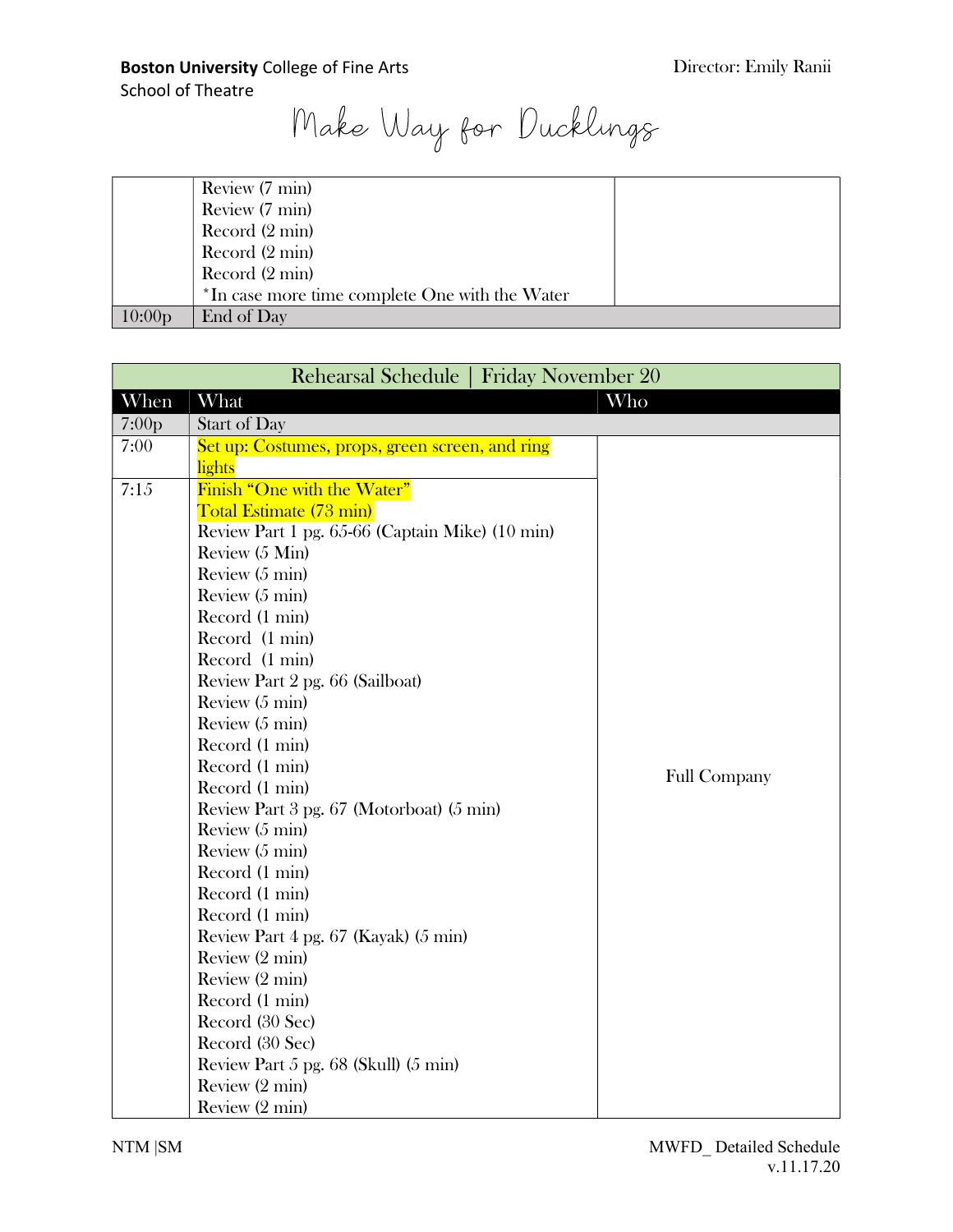Make Way for Ducklings

|      | Record (1 min)                                       |                     |
|------|------------------------------------------------------|---------------------|
|      | Record (30 Sec)                                      |                     |
|      | Record (30 Sec)                                      |                     |
| 8:20 | <b>Break</b>                                         |                     |
| 8:30 | Finish one with the water                            | <b>Full Company</b> |
| 8:40 | Finish "Loud loud loud" Total Estimate (40 min)      |                     |
|      | Review "Loud Loud Loud" Part One (5 min)             |                     |
|      | Review (5 min)                                       |                     |
|      | Review $(5 \text{ min})$                             |                     |
|      | Record (1 min)                                       |                     |
|      | Record (1 min)                                       |                     |
|      | Record (1 min)                                       |                     |
|      | Review Part Two pg13 (5 min)                         |                     |
|      | Review (5 min)                                       |                     |
|      | Review (5 min)                                       |                     |
|      | Record (2:30 min)                                    |                     |
|      | Record (2:30 min)                                    |                     |
|      | Record (2:30 min)                                    |                     |
| 9:20 | Shamus meets with the ducklings to go over visual    | <b>Ducklings</b>    |
|      | descriptions                                         |                     |
|      |                                                      |                     |
| 9:20 | Finish "Just a Little Bit" Total estimate (60 min)   | Jackie and Arinze   |
|      | Review "Just a Little Bit" part 1 pg. 23-24 (10 min) |                     |
|      | Review $(5 \text{ min})$                             |                     |
|      | Review $(5 \text{ min})$                             |                     |
|      | Record (1 min)                                       |                     |
|      | Record (30 sec)                                      |                     |
|      | Record (30 sec)                                      |                     |
|      | Review Part $2$ pg. $25(5 \text{ min})$              |                     |
|      | Review (5 min)                                       |                     |
|      | Review $(5 \text{ min})$                             |                     |
|      | Record (1 min)                                       |                     |
|      | Record (30 sec)                                      |                     |
|      | Record (30 Sec)                                      |                     |
|      | Review Part 3 pg. 27 (5 min)                         |                     |
|      | Review $(5 \text{ min})$                             |                     |
|      | Review (5 min)                                       |                     |
|      | Record (1 min)                                       |                     |
|      | Record (30 sec)                                      |                     |
|      | Record (30 Sec)                                      |                     |